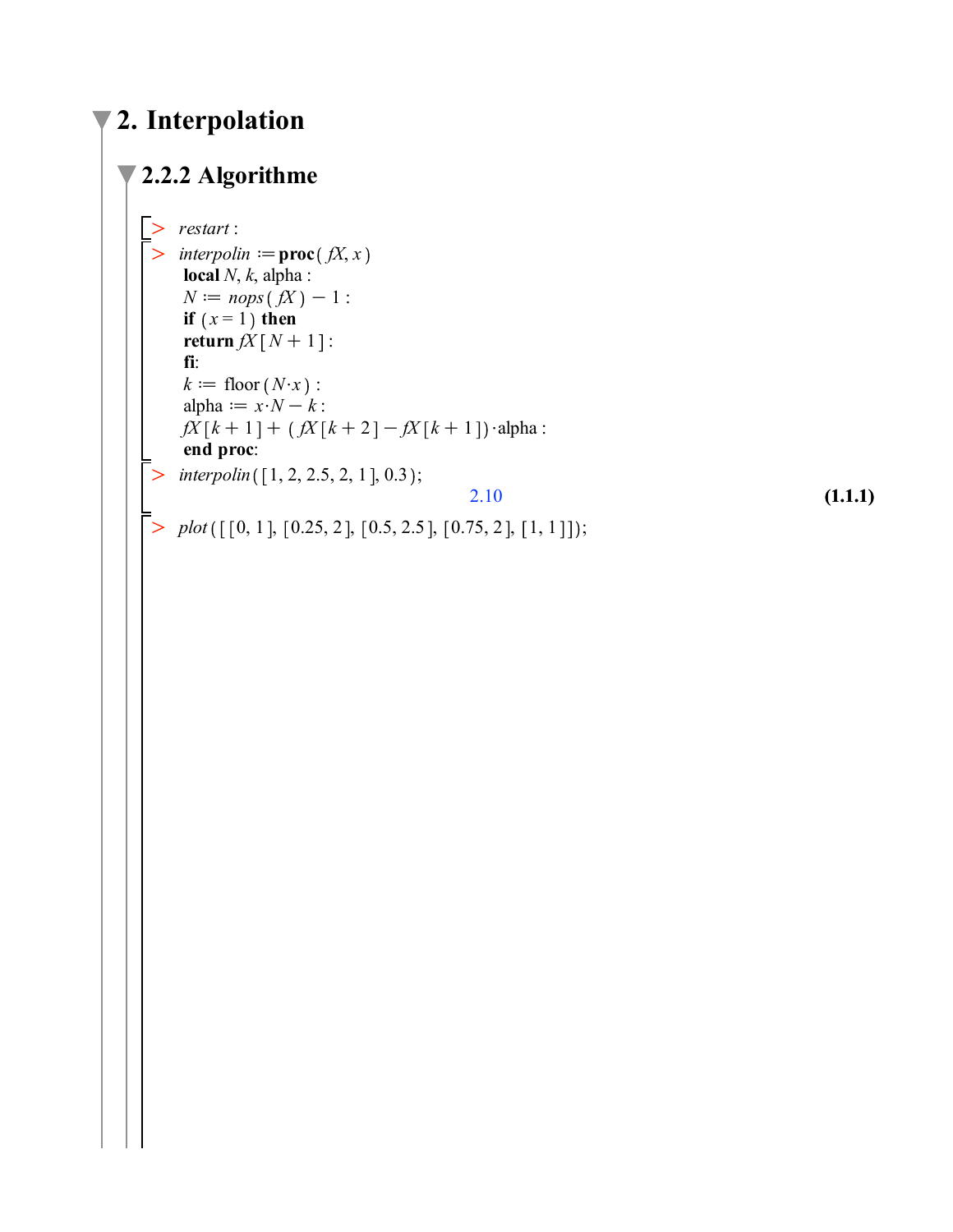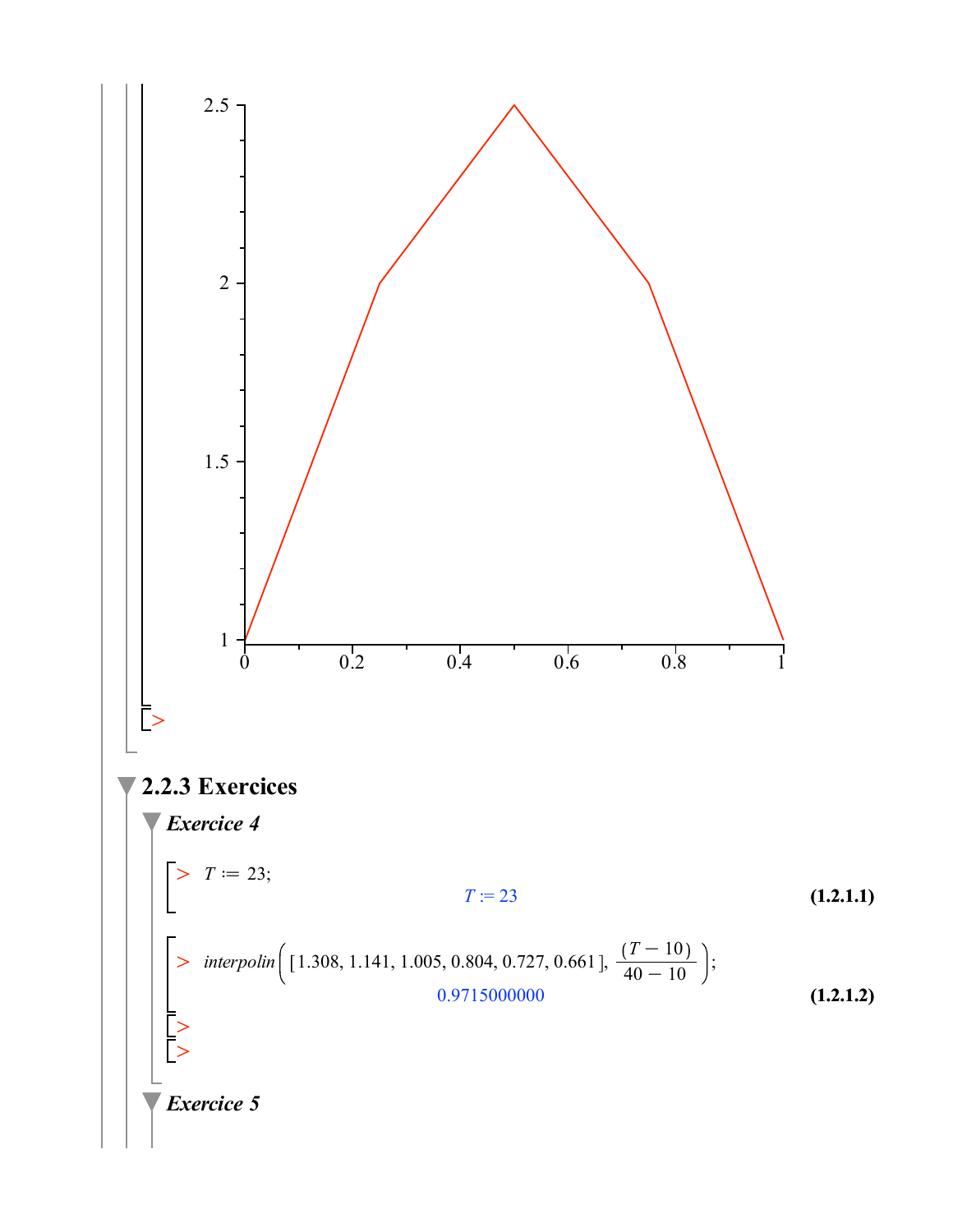$$
\begin{bmatrix}\n> \text{#} \text{Première methode} \\
> \text{intprolml2} := \text{proc}(f, x, a, b) \\
\text{intprolml} \left( f, \frac{(x - a)}{b - a} \right) : \\
\text{end proc:} \\
> \text{intprol2}(11.308, 1.141, 1.005, 0.804, 0.727, 0.661}, T, 10, 40); \\
> \text{theauxi-eme methode} \\
> \text{intprolub2bis} := \text{proc}(f, x, a, b) \\
\text{local } f, h \text{ is } \\
N = \text{top} \left( f, x \right) + 1 : \\
\text{if } (x = b) \text{ then} \\
\text{return } fX \mid N + 1 : \\
\text{if } \\
h := \frac{(b - a)}{N} : \\
h = \frac{(b - a)}{N} : \\
\text{where } \\
h = \text{floor}\left(\frac{(x - a)}{h}\right): \\
fX \mid k + 1 + \frac{(fX \mid k + 2) - fX \mid k + 1)}{h} \cdot (x - (a + k \cdot h)) : \\
\text{end proc:} \\
\text{therefore} \\
\text{intprolub2bis} \left[1.308, 1.141, 1.005, 0.804, 0.727, 0.661}, T, 10, 40; \\
\text{intprolub3(b)} \left[1.308, 1.141, 1.005, 0.804, 0.727, 0.661}, T, 10, 40; \\
\text{Exercise 7}\n\end{bmatrix}\n\begin{bmatrix}\n> \text{interpolin2}([1.308, 1.141, 1.005, 0.804, 0.727, 0.661], T, 10, 40; \\
0.9715000000 & 0.661, T, 10, 40; \\
0.9715000000 & 0.661, T, 10, 40;\n\end{bmatrix}\n\begin{bmatrix}\n> \text{interpolin2}([1.308, 1.141, 1.005, 0.804, 0.727, 0.661], T, 10, 40; \\
0.9715000000 & 0.661, T,
$$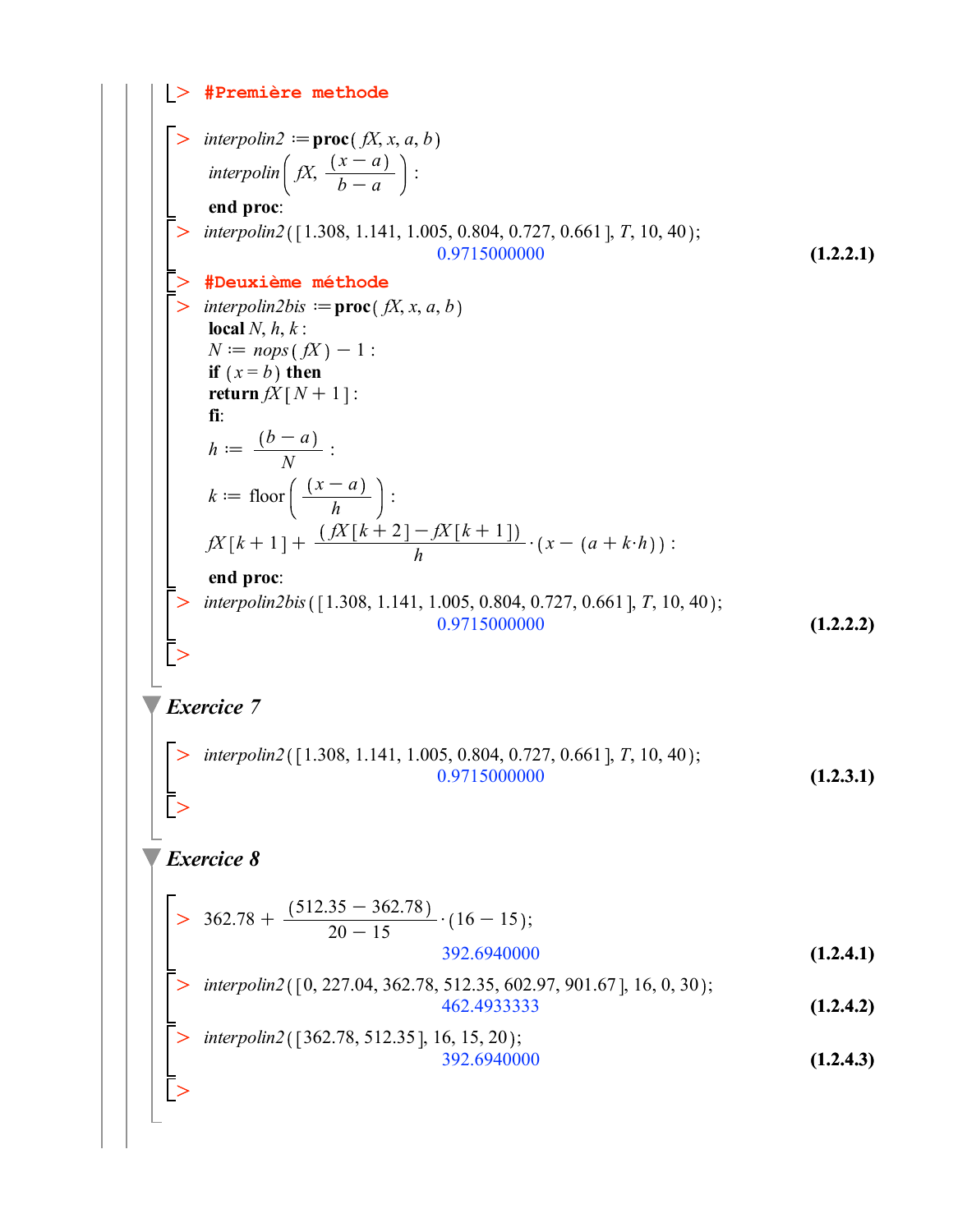```
(1.2.5.1)
 > interpolin3bis ([0, 10, 15, 20, 22.5, 30], [0, 227.04, 362.78, 512.35, 602.97, 901.67],
 \triangleright interpolin3bis := proc(X, fX, x
                                                                                       (1.2.6.2)
 \geq\geq\geq\geq\geq(1.2.6.1)
 \geqExercice 9
     localisation := proc(X, x)local N, i :
     N := nops(X) - 1:
     if (x = X[N+1]) then
     return N :
      fi:
     i := 1 :
     while (X[i+1] \leq x) do
     i := i + 1 :
      od:
     i := i - 1 :
      end proc:
    localisation ([0, 1, 15, 15.5, 16, 56, 194], 76);
                                           5
Exercice 10
    interpolin3 := proc(X, fX, x)
     local N, i :
     N := nops(fX) - 1:
     i := localisation(X, x);if (i = N) then
     return fX[N+1]:
     fi:
     interpolin2([fX[i+1], fX[i+2]], x, X[i+1], X[i+2]);end proc:
    interpolin3 (\lceil 0, 10, 15, 20, 22.5, 30 \rceil, \lceil 0, 227.04, 362.78, 512.35, 602.97, 901.67 \rceil,
         16;
                                     392.6940000
     local N, i :
     N := nops(fX) - 1:
     i := localisation(X, x);if (i = N) then
     return fX[N+1]:
     fi:
      fX[i+1] + \frac{(fX[i+2]-fX[i+1])}{X[i+2]-X[i+1]}X[i+2] - X[i+1] \cdot (x-X[i+1]);<br>
     end proc:
         16;
                                     392.6940000
```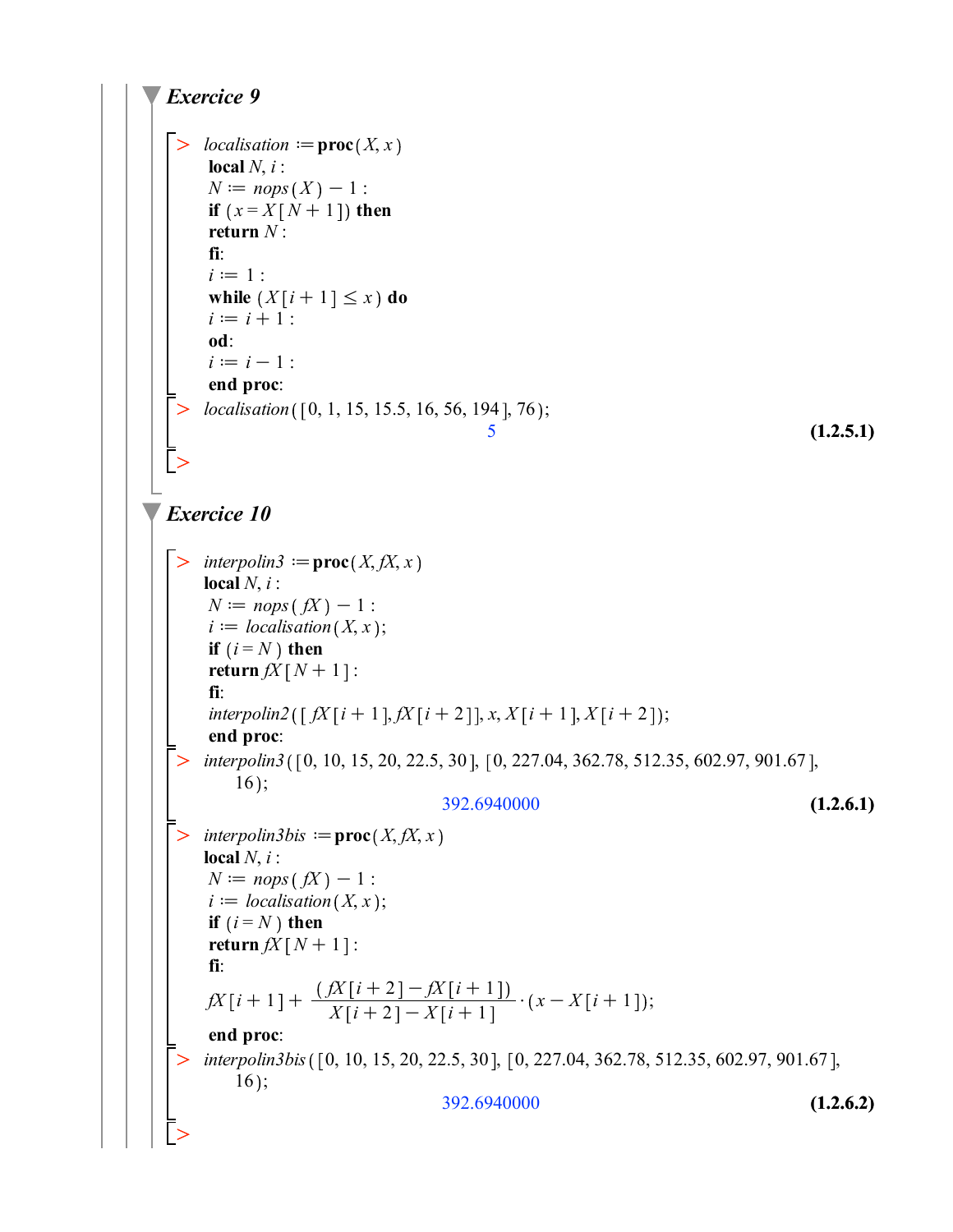## $\sqrt{2.3}$  Interpolation cubique

## $\sqrt{2.3.3$  Algorithme

 $\boxed{\phantom{\mathcal{L}}\phantom{\mathcal{L}}\mathcal{L}}$ 

> *interpolcub* := **proc**(
$$
fX, x
$$
)  
\n**local**  $N, k, a, s$ :  
\n $N := nops(fX) - 3$ :  
\n**if**  $(x = 1)$  **then**  
\n**return**  $fX[N + 2]$ :  
\n**fi**:  
\n $k := floor(N \cdot x)$ :  
\n $a := N \cdot x - k$ :  
\n $s := -\frac{fX[k + 1] \cdot a \cdot (1 - a) \cdot (2 - a)}{6}$ :  
\n $s := s + \frac{fX[k + 2] \cdot (1 + a) \cdot (1 - a) \cdot (2 - a)}{2}$ :  
\n $s := s + \frac{fX[k + 3] \cdot (1 + a) \cdot a \cdot (2 - a)}{2}$ :  
\n $s := s - fX[k + 4] \cdot \frac{(1 + a) \cdot a \cdot (1 - a)}{6}$ :  
\n**end proc**:  
\n>>  $f := interpolcub([-1, 0, 1, 2], x)$ :

$$
plot([f, x], x = 0..1, legend = ['Interpolcub", "Droite"]);
$$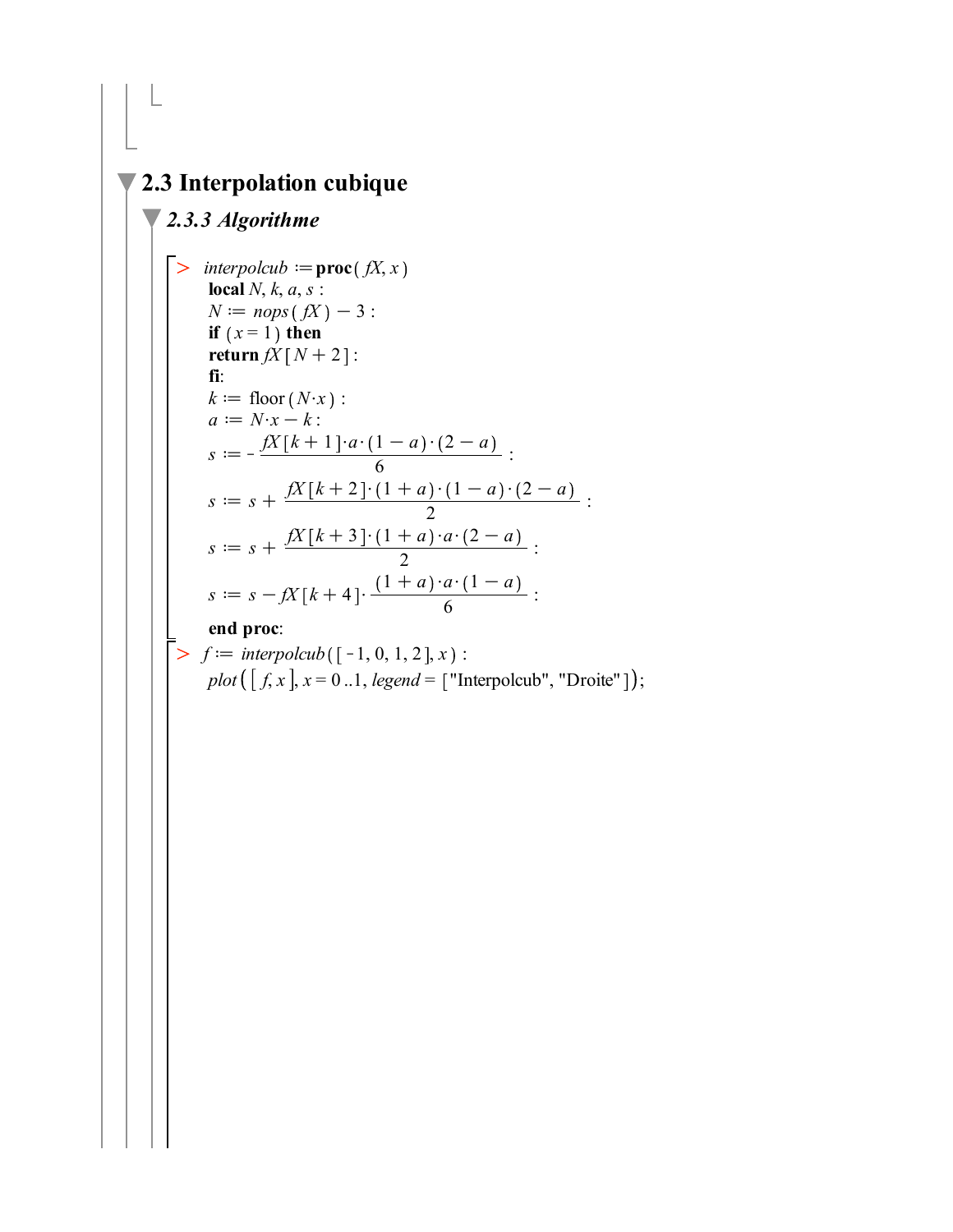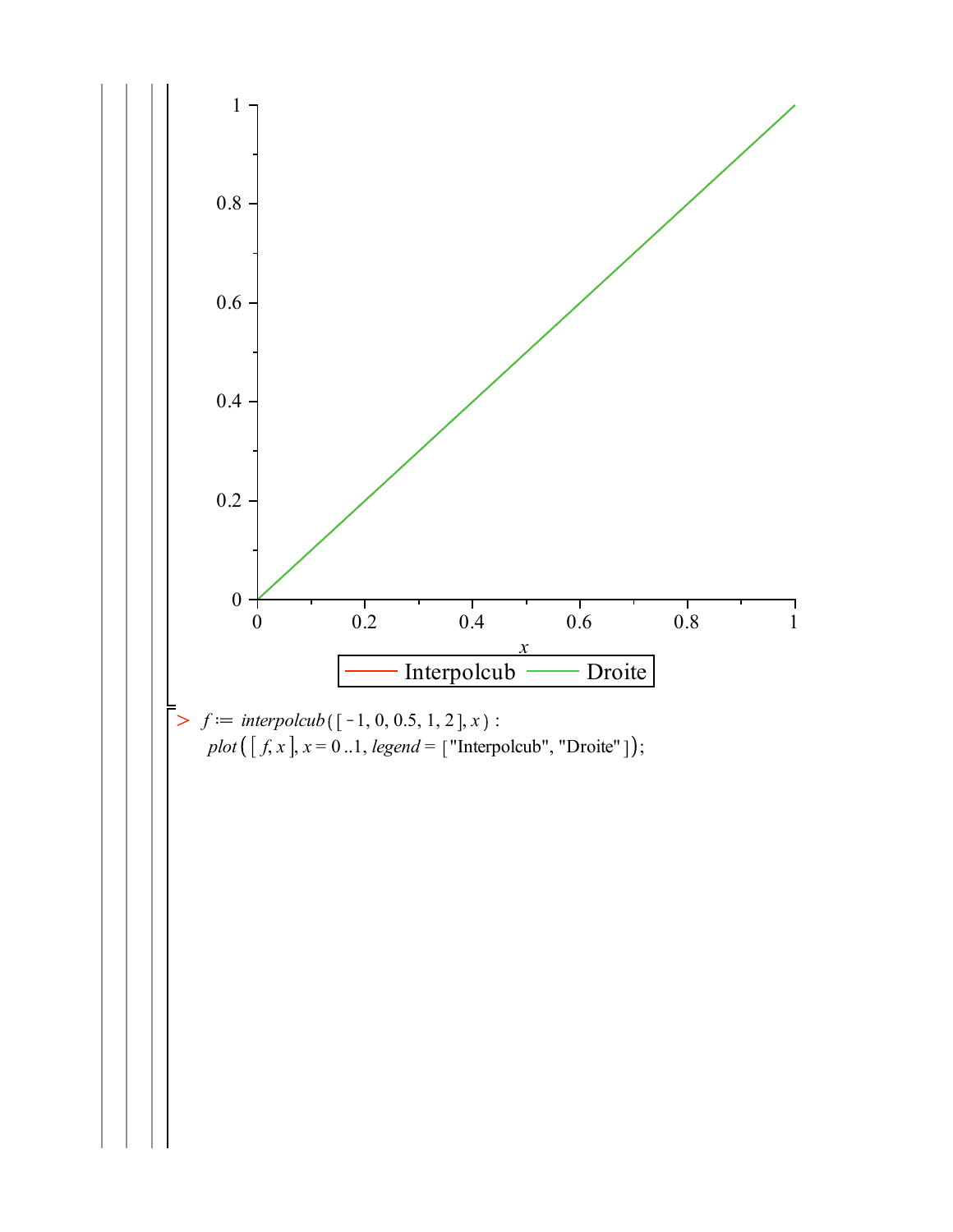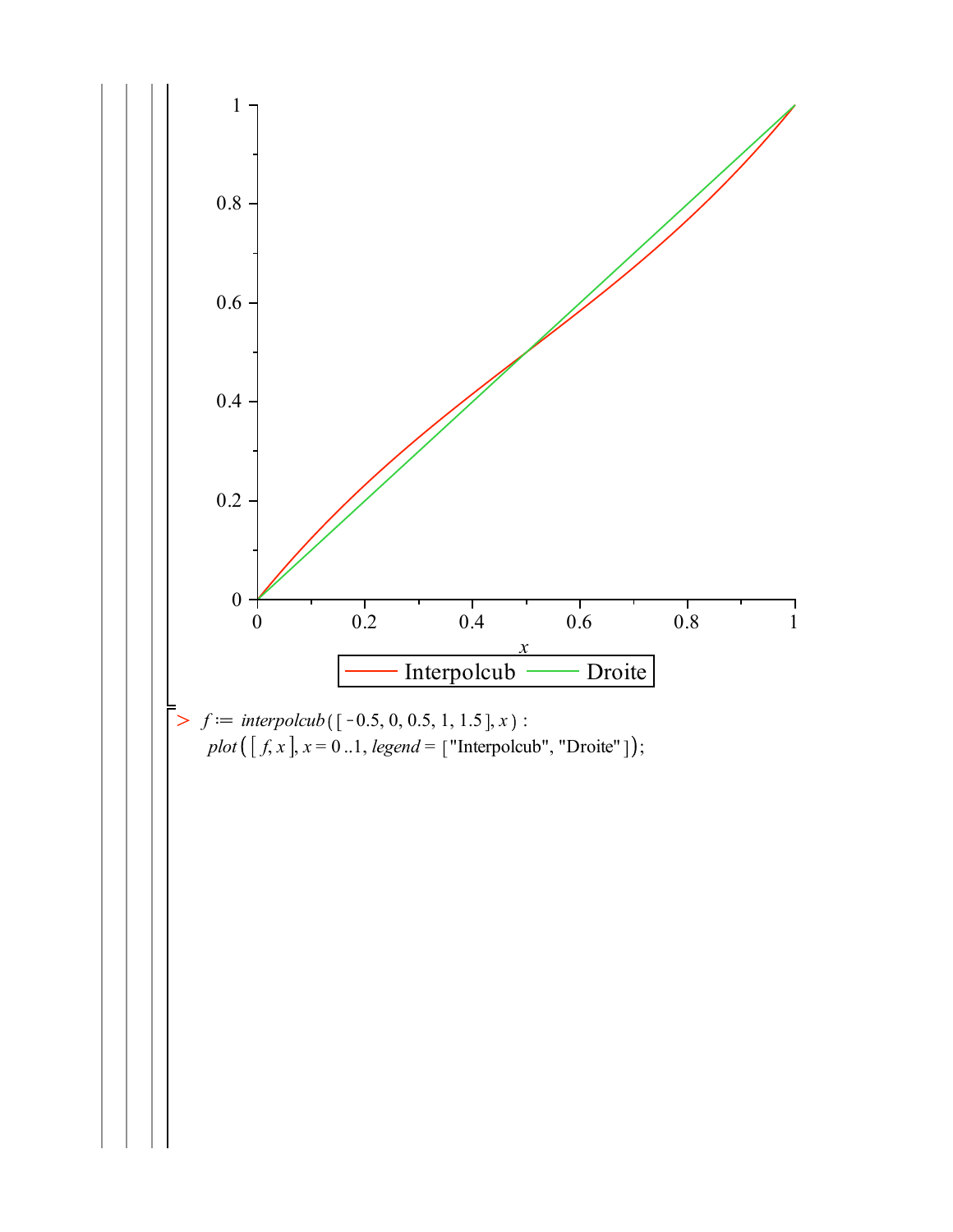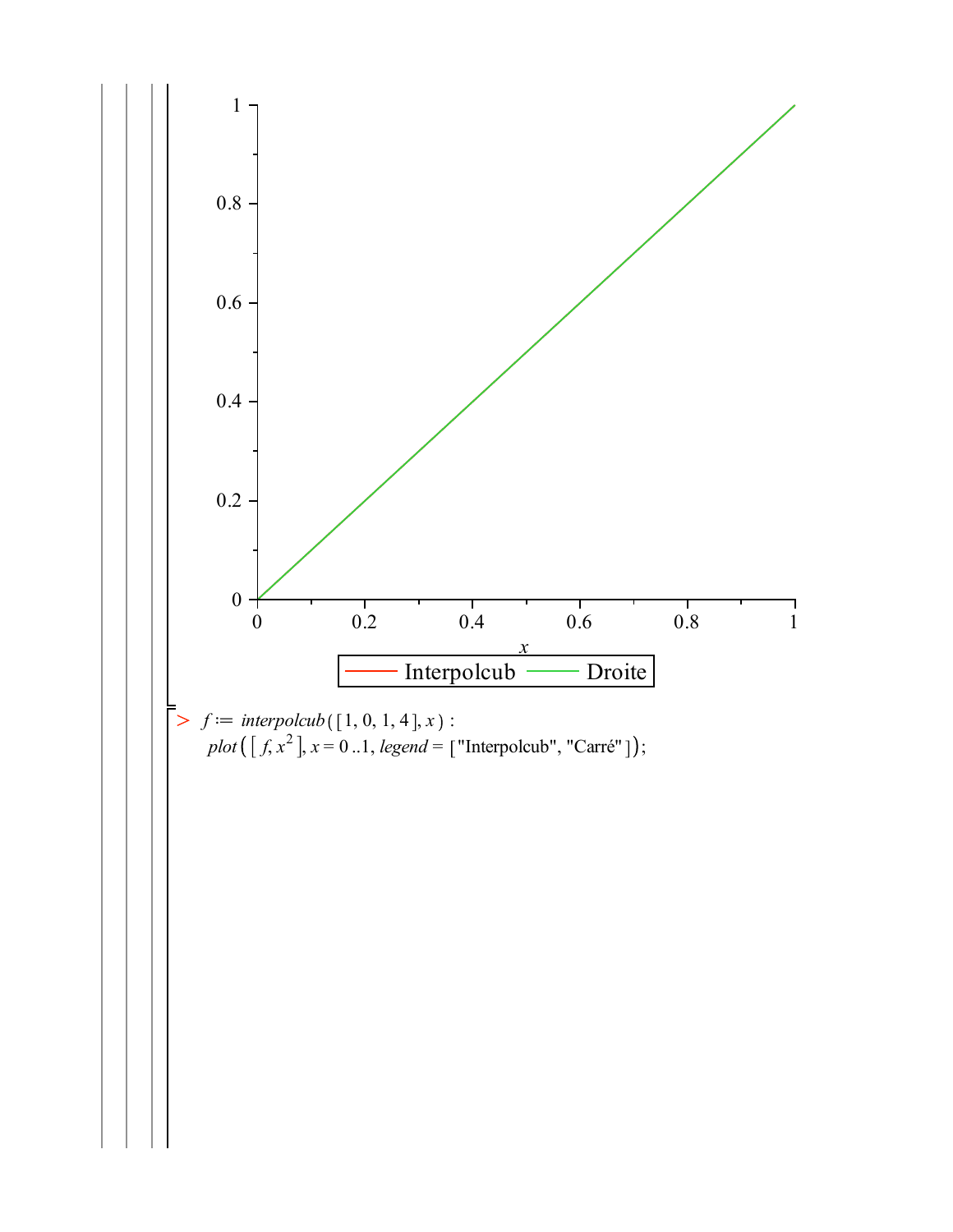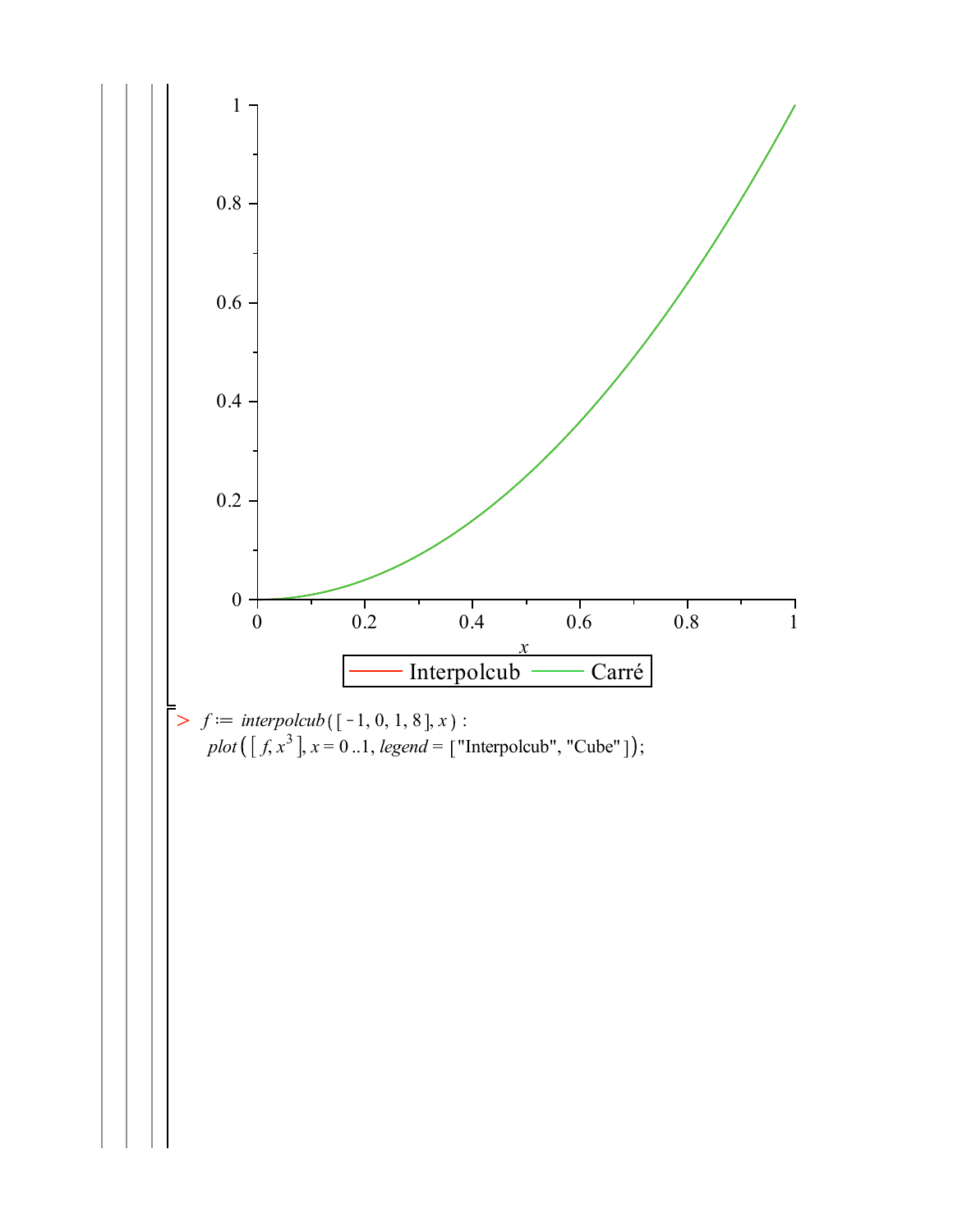